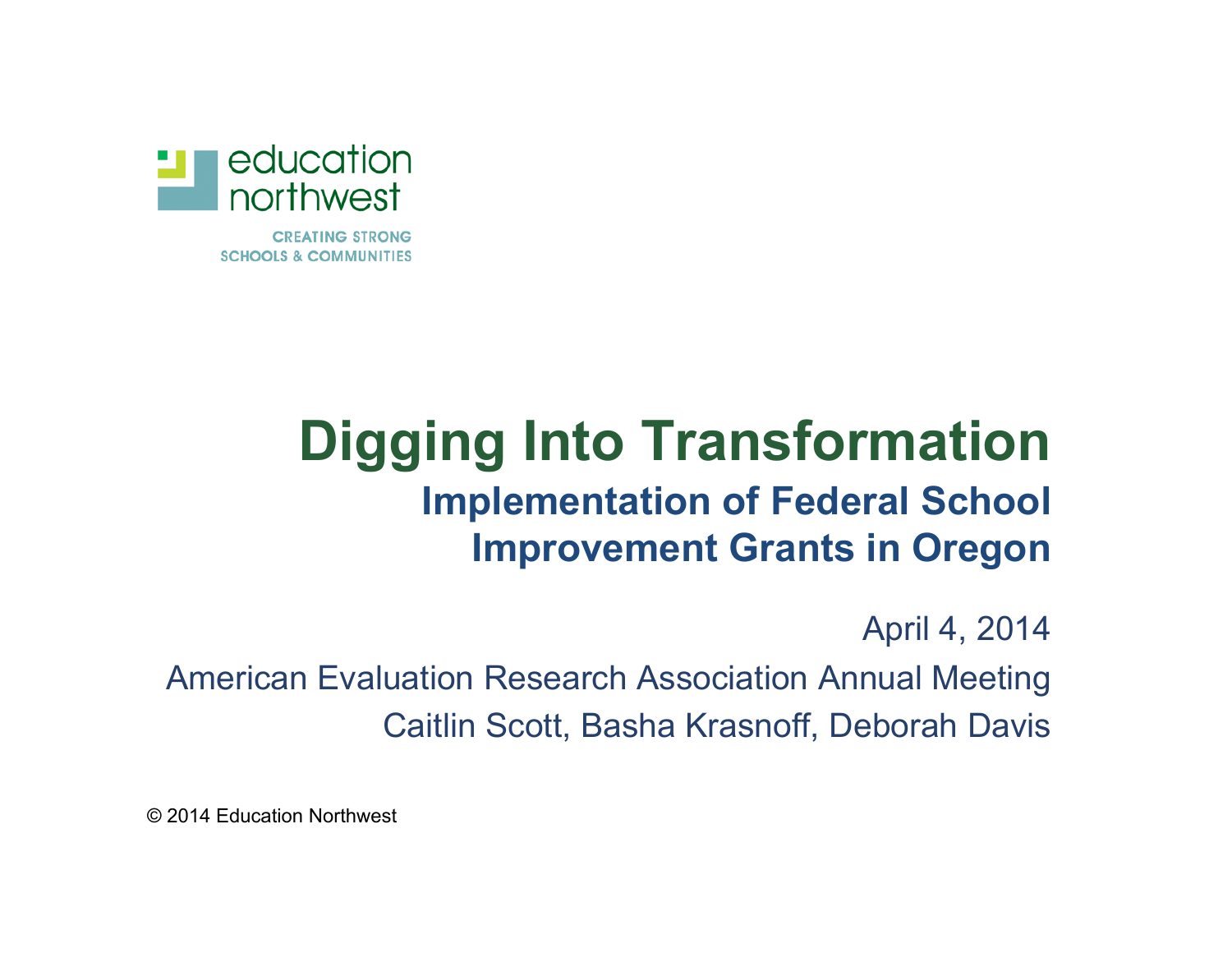Transformation vs turnaround, restart, and closure

- Most popular About <sup>3</sup>/<sub>4</sub> of SIG schools
- Most flexible Less staff replacement
- Most complex 11 federally required activities

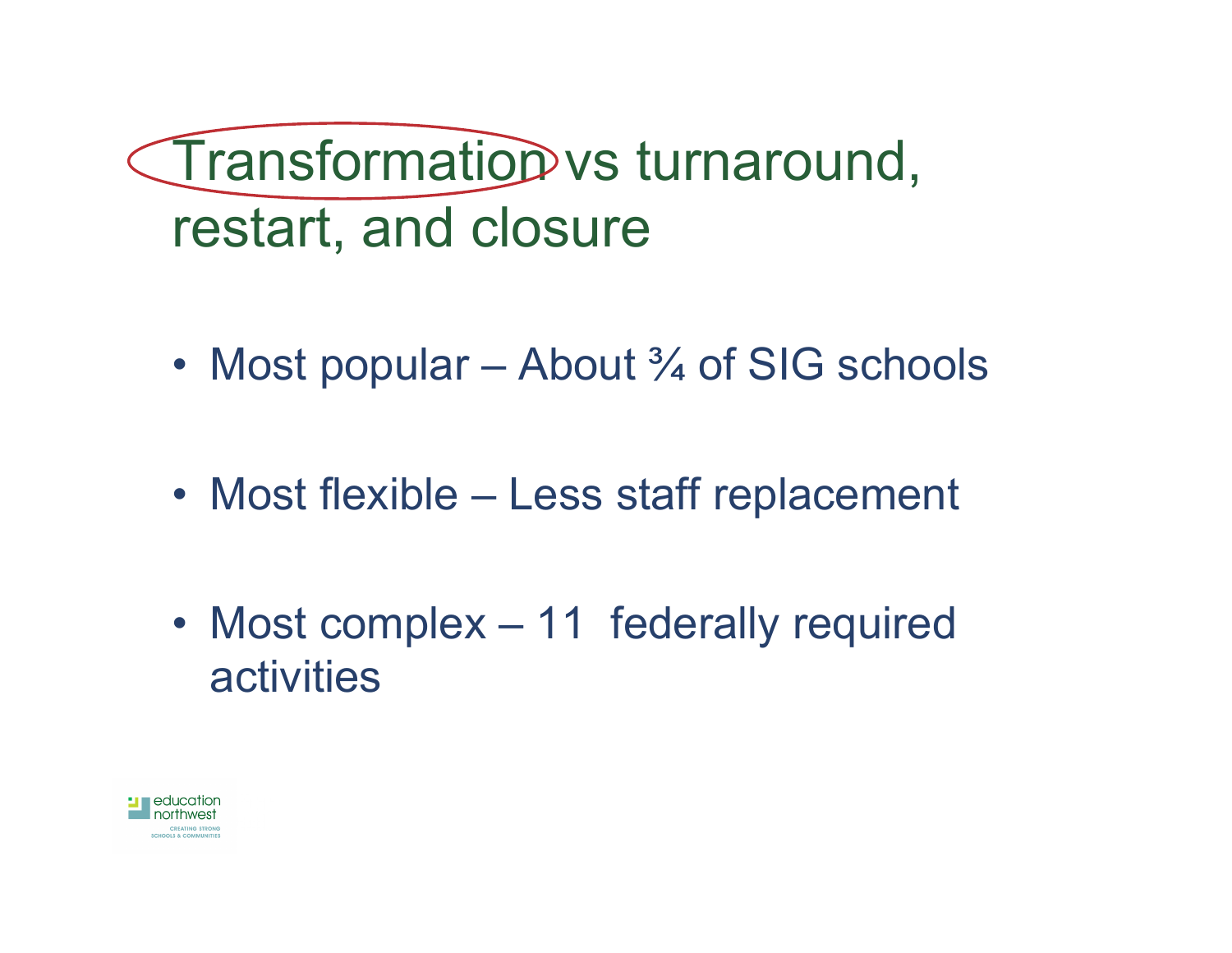# 11 Federal Transformation **Activities**

- Replace the principal
- Use staff evaluation systems, including student growth
- Identify and reward effective staff and remove the ineffective
- Provide professional development
- Provide incentives to recruit, place, and retain staff
- Use data to plan instruction
- Align curriculum to standards and assessments
- Increase learning time
- Engage family and community
- Use operational flexibility
- Ensure that the school receives technical assistance

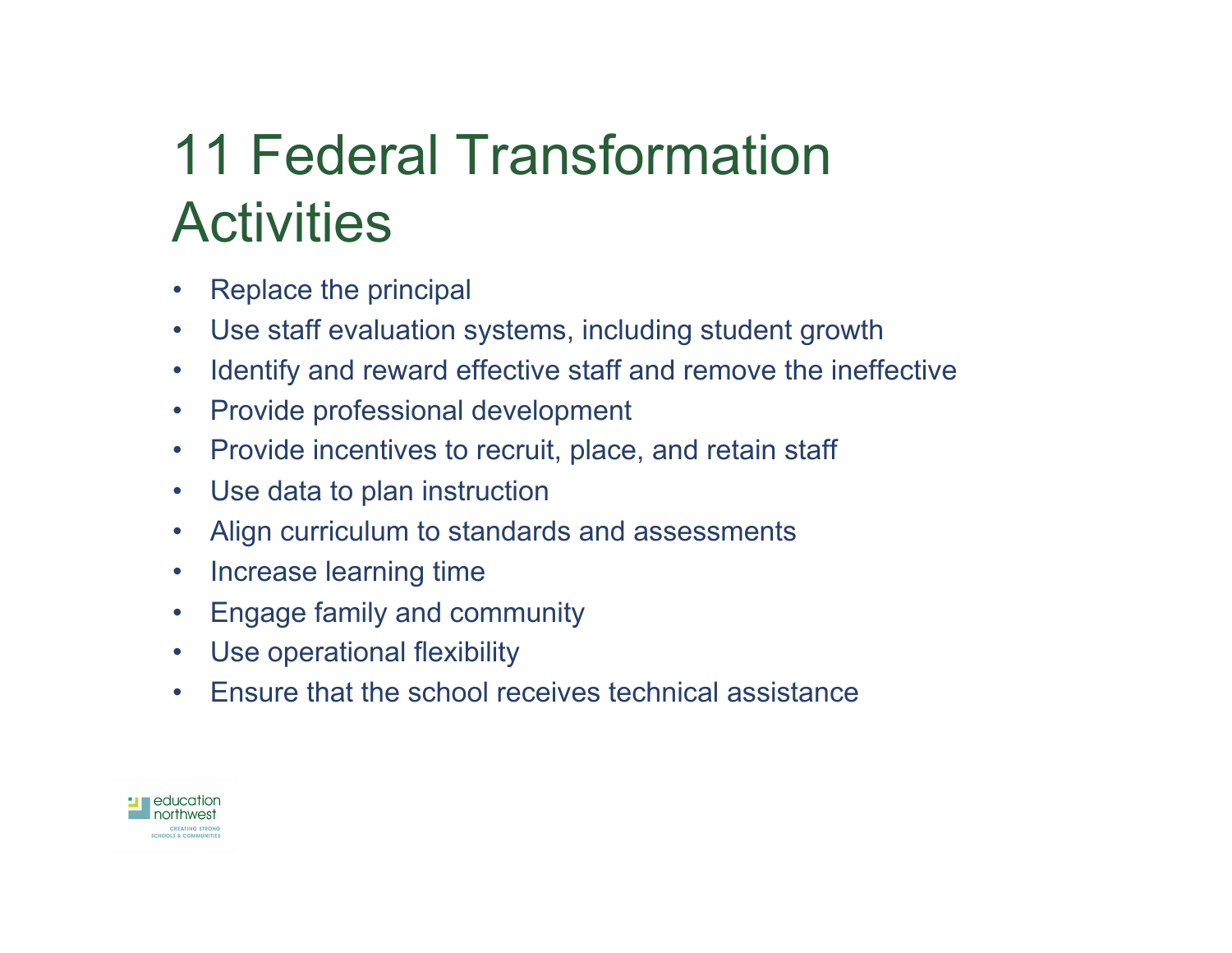# **Background**



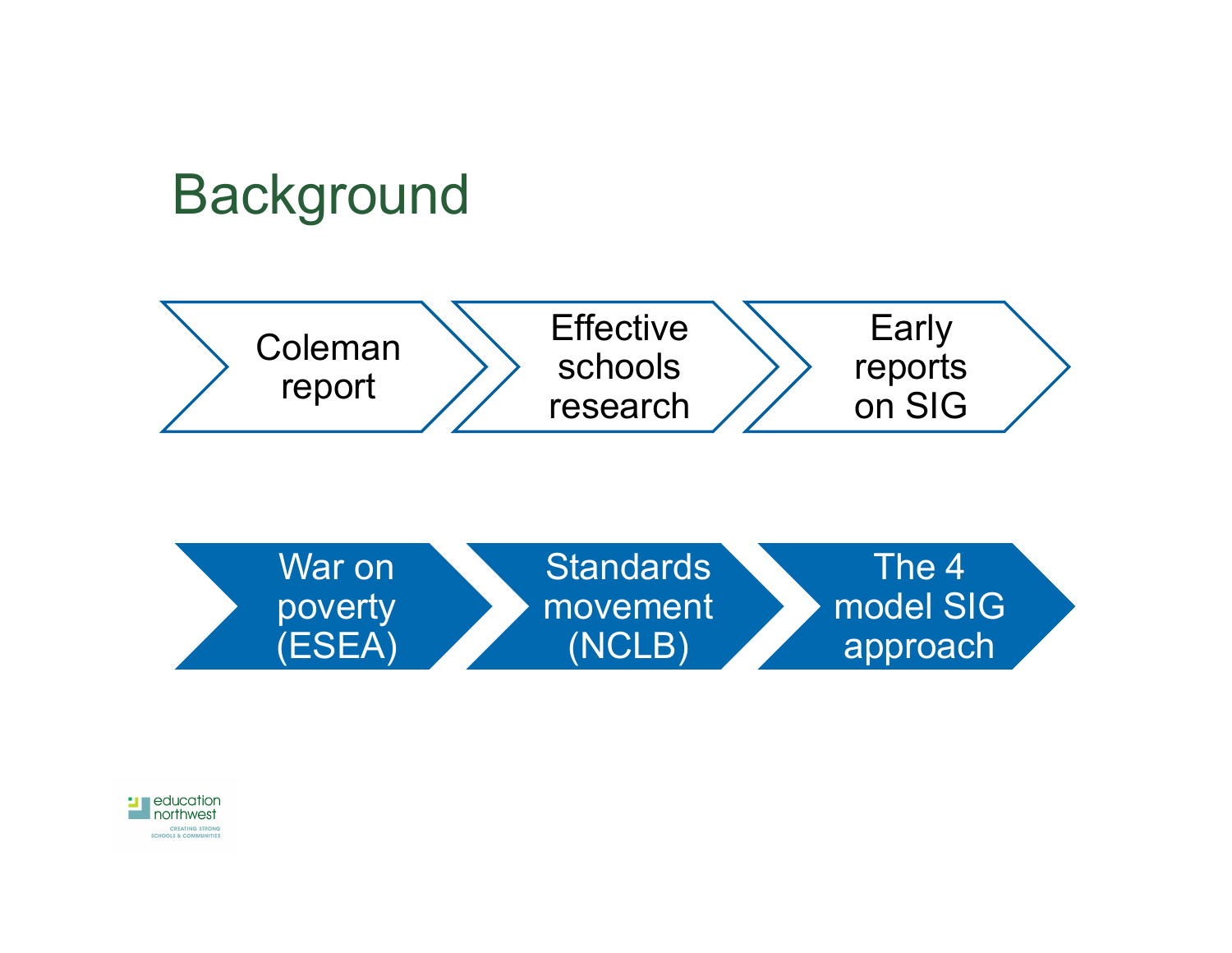# Oregon's Continuous Improvement Network (http://thenetwork.educationnorthwest.org)



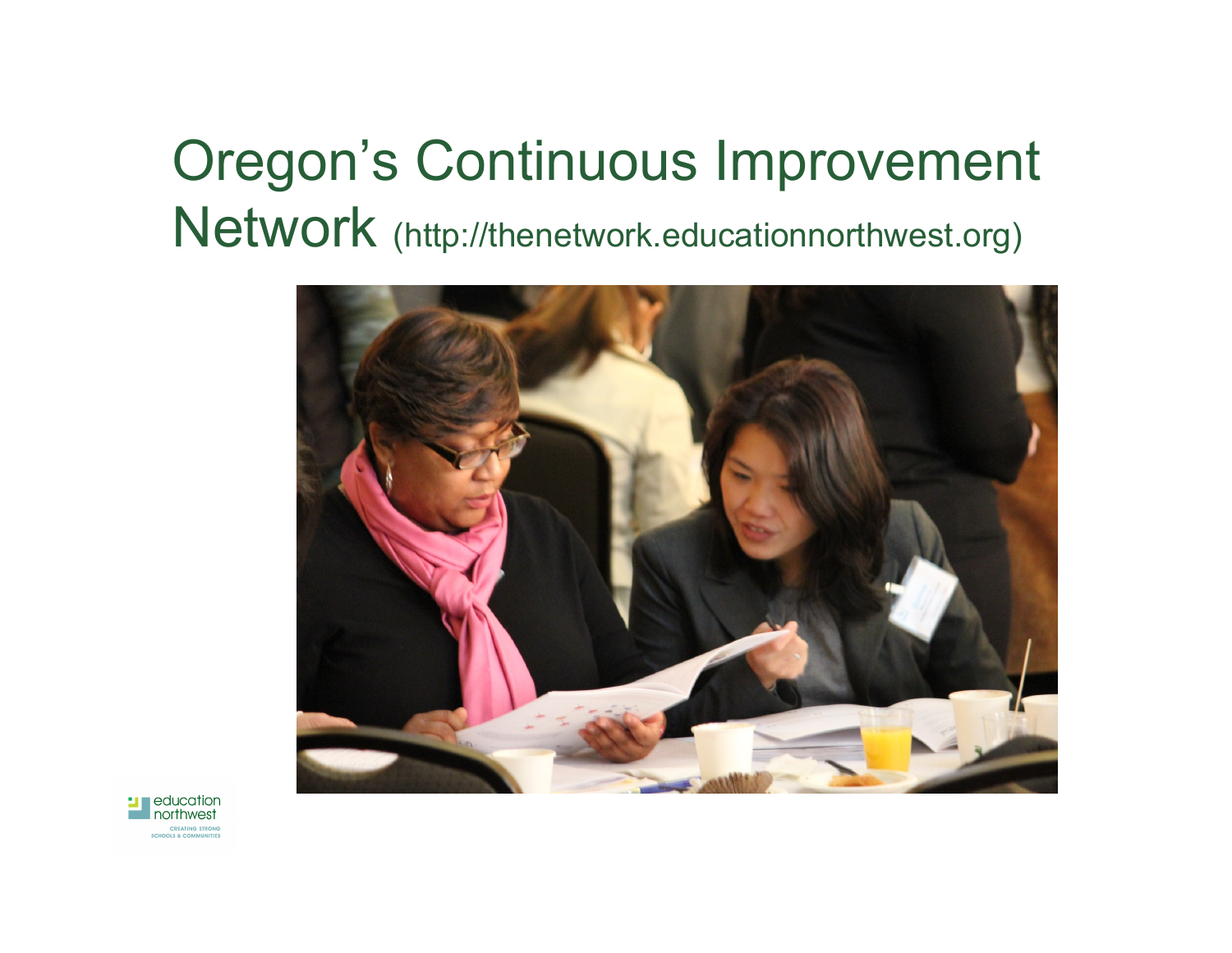## Research questions

In the 17 OR SIG transformation schools:

- 1. To what extent were SIG activities implemented?
- 2. What positive changes have occurred and what has been challenging?
- 3. What are the trends in student achievement?

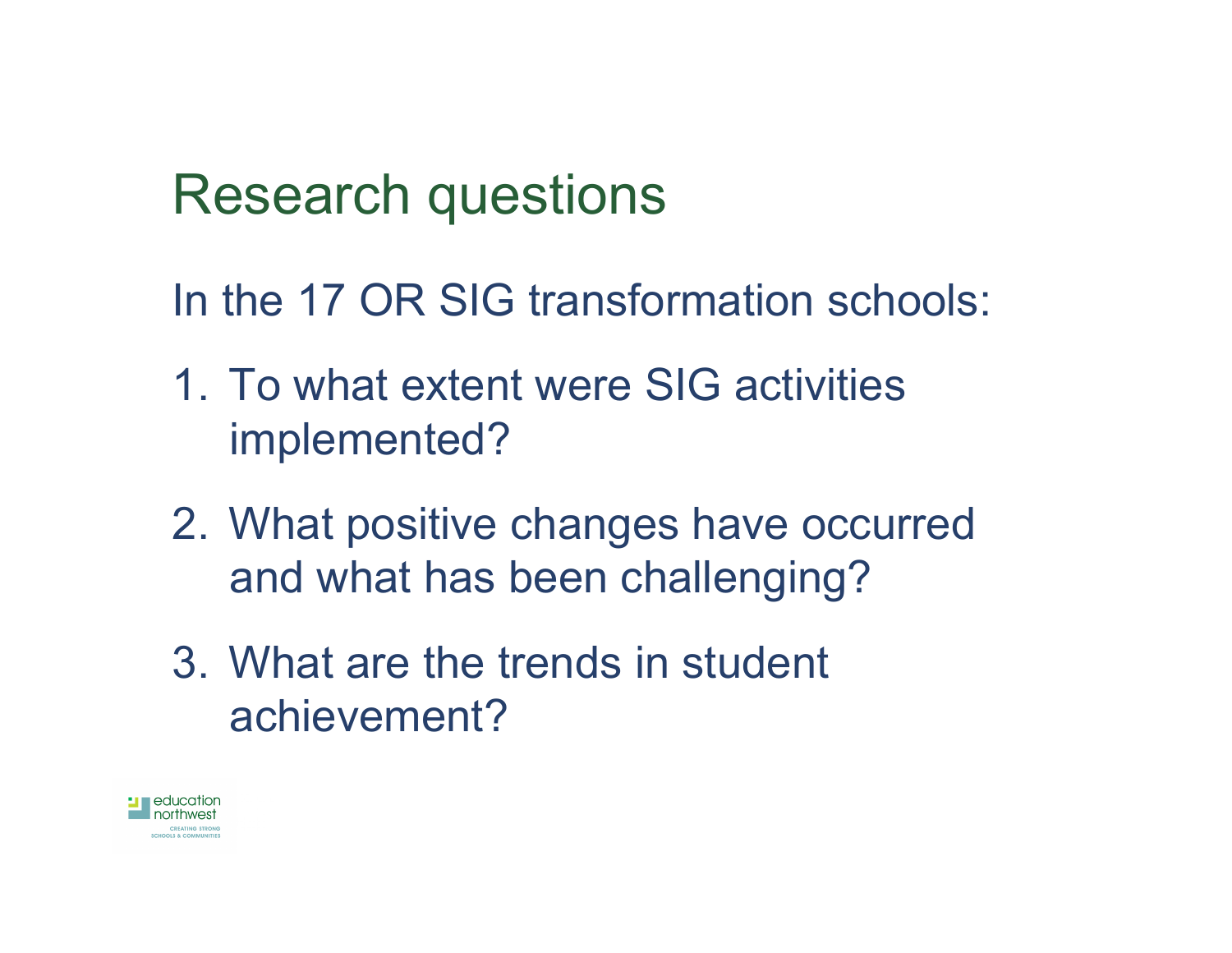## Data sources and methods



(Descriptive statistics and content analysis)

- Coach and principal surveys (Descriptive statistics and content analysis)
- Publicly available proficiency data DEPARTMENT OF (Trend analysis)OREGON

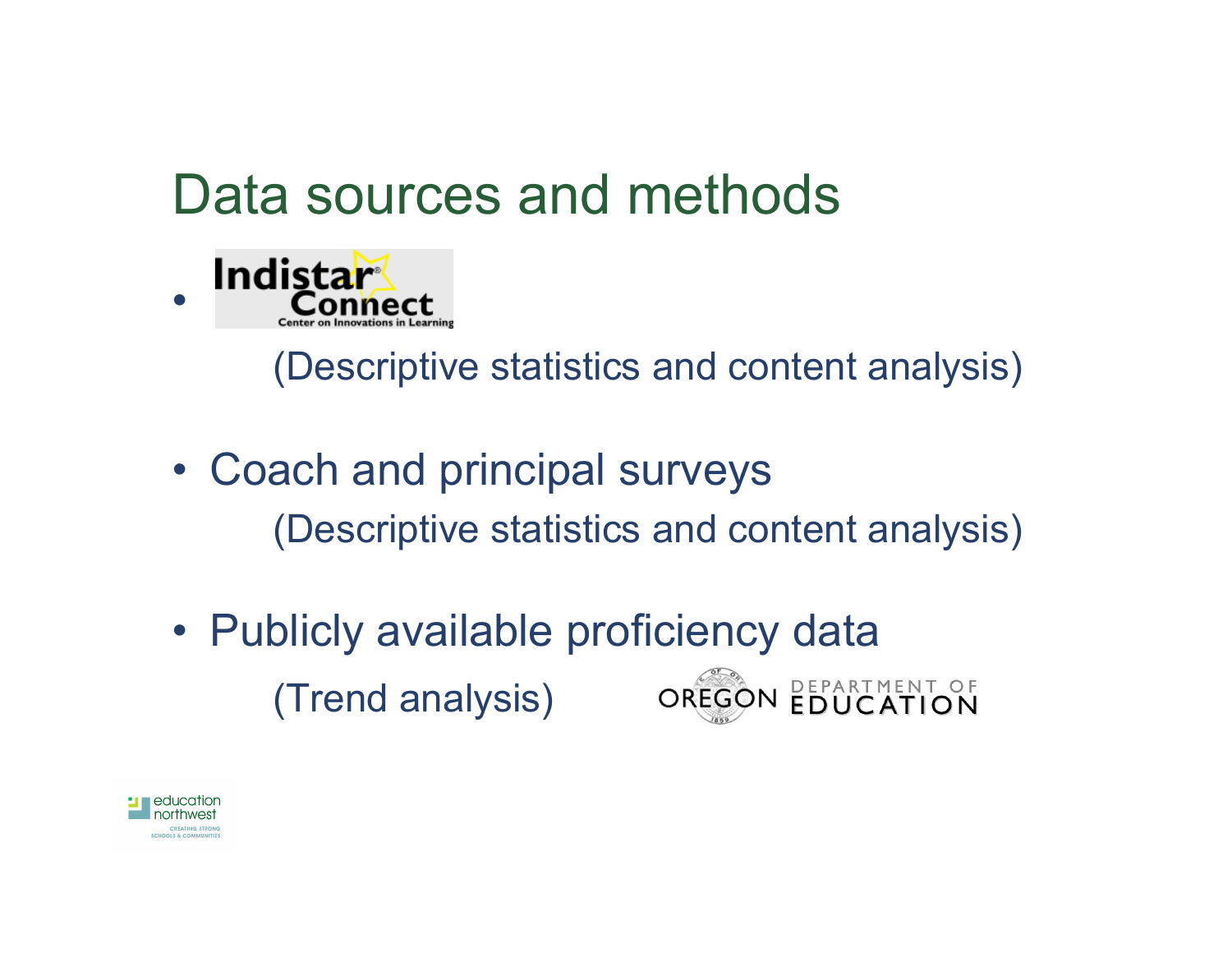### **Fuller implementation for district-supported activities**

#### **Full implementation**

| Use technical assistance from the district (2 indicators) | 96% |
|-----------------------------------------------------------|-----|
| Use flexibility provided by the districts (5 indicators)  | 91% |
| Provide professional development (2 indicators)           | 87% |

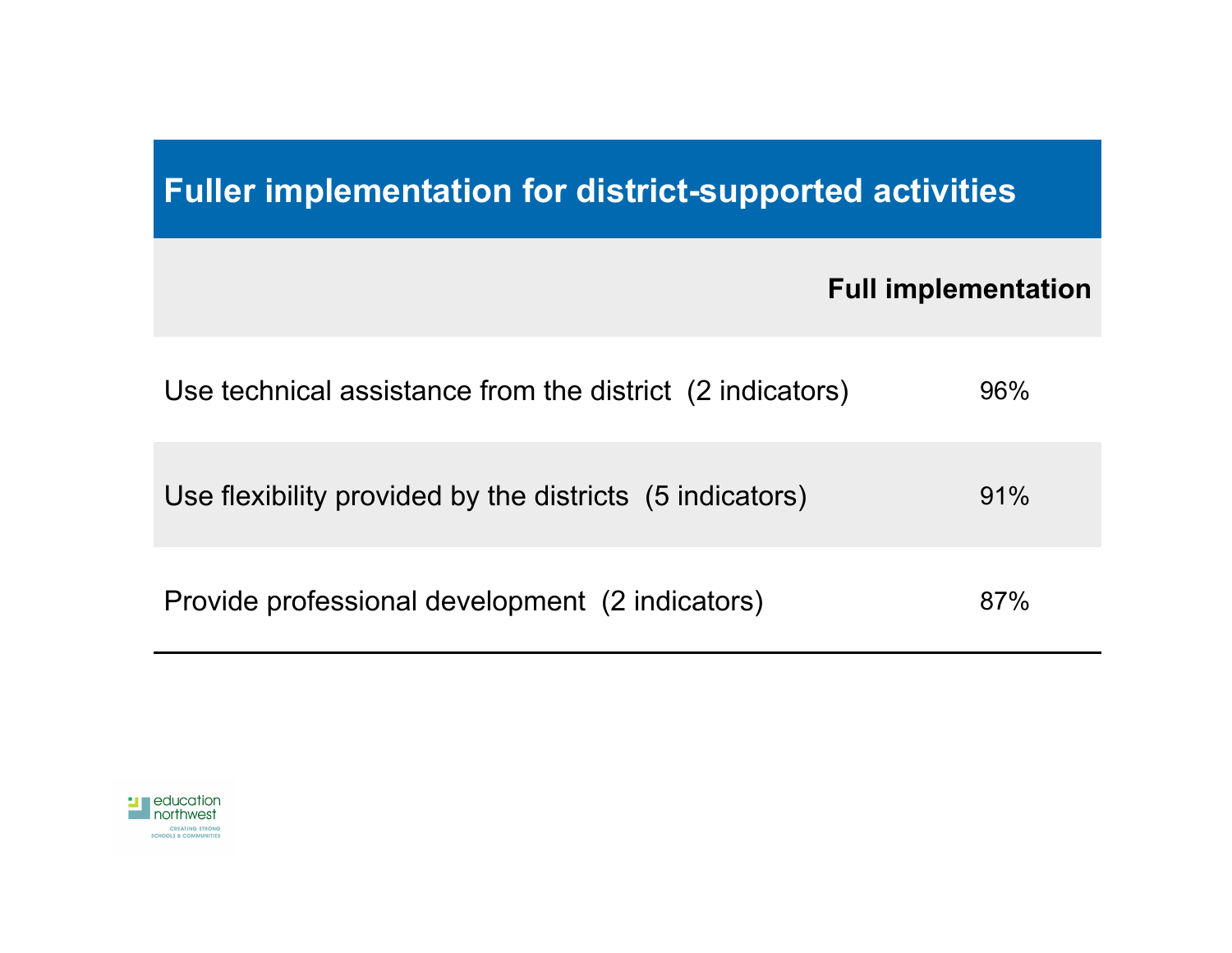### **Some implementation for staffing activities**

#### **Full implementation**

| Provide incentives for staffing (3 indicators)                                   | 85% |
|----------------------------------------------------------------------------------|-----|
| Identify and reward effective staff and remove the<br>ineffective (2 indicators) | 84% |
| Replace the principal (4 indicators)                                             | 82% |
| Use staff evaluation systems including student growth<br>(5 indicators)          | 74% |

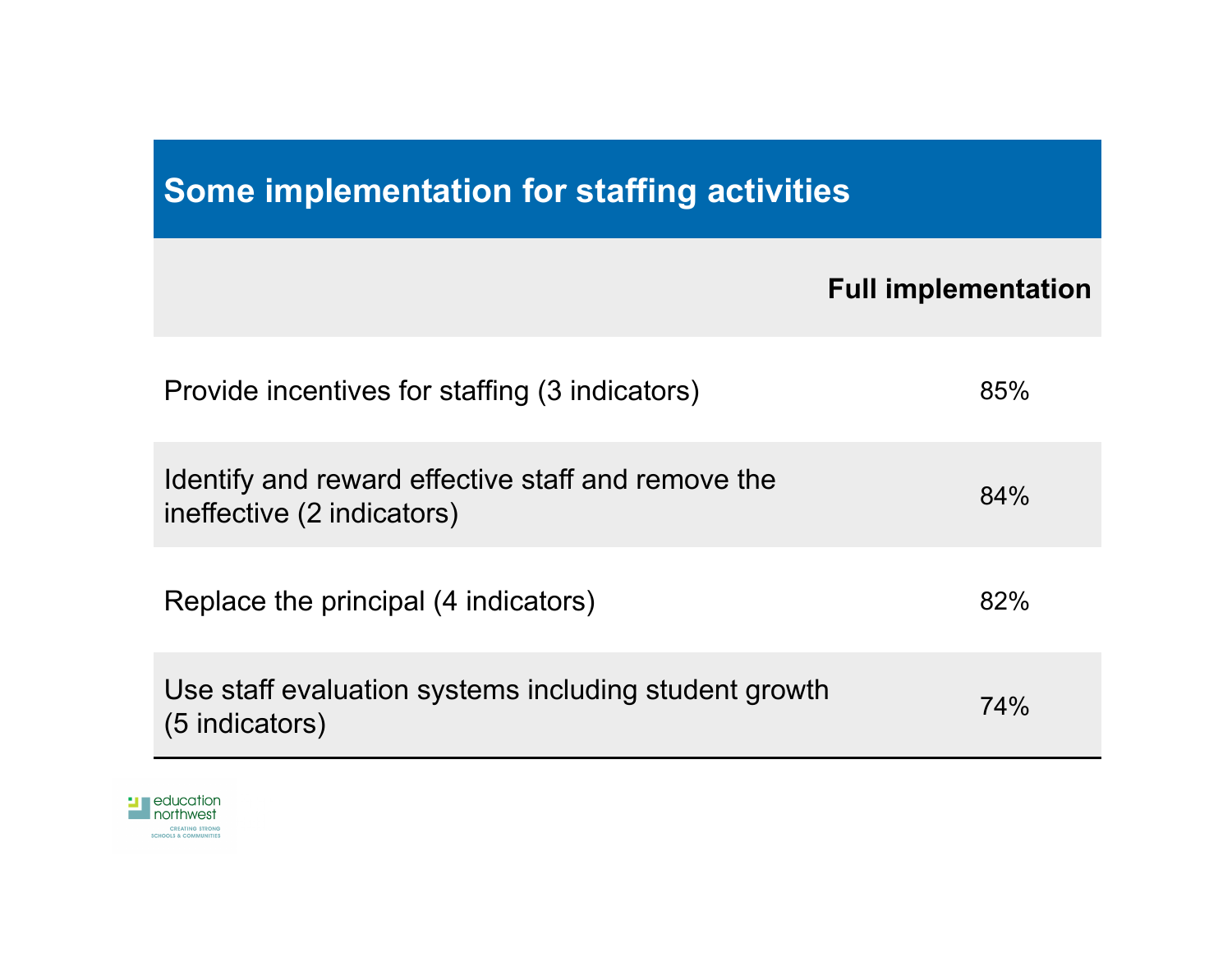### **Intensive programmatic changes may take more time**

#### **Full implementation**

| Use data to plan instruction (2 indicators)                     | 53% |
|-----------------------------------------------------------------|-----|
| Engage family and community (2 indicators)                      | 50% |
| Increase learning time (3 indicators)                           | 50% |
| Align curriculum to standards and assessments<br>(4 indicators) | 47% |

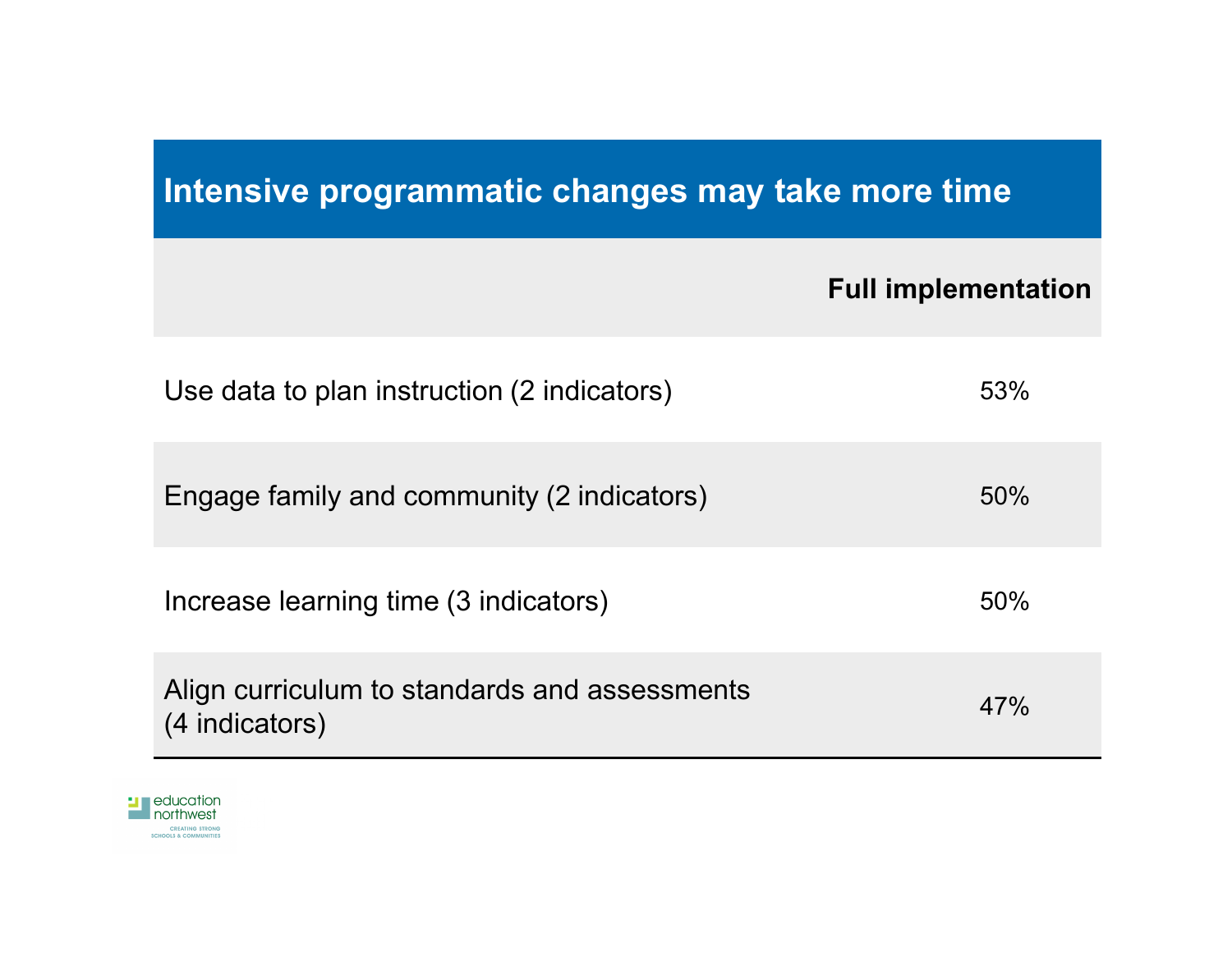# Results: positive participant perceptions

| <b>Survey item</b>                                   | <b>Percentage "agreeing" or</b><br>"strongly agreeing" |                   |  |  |
|------------------------------------------------------|--------------------------------------------------------|-------------------|--|--|
|                                                      | Coaches                                                | <b>Principals</b> |  |  |
| <b>Overall implementation</b><br>has been successful | 100%                                                   | 100%              |  |  |
| <b>SIG has had a positive impact on:</b>             |                                                        |                   |  |  |
| <b>Teacher collaboration</b>                         | 94%                                                    | 100%              |  |  |
| <b>Student outcomes</b>                              | 94%                                                    | 100%              |  |  |
| <b>School culture/climate</b>                        | 94%                                                    | 100%              |  |  |
| <b>Student behavior</b>                              | 77%                                                    | 94%               |  |  |

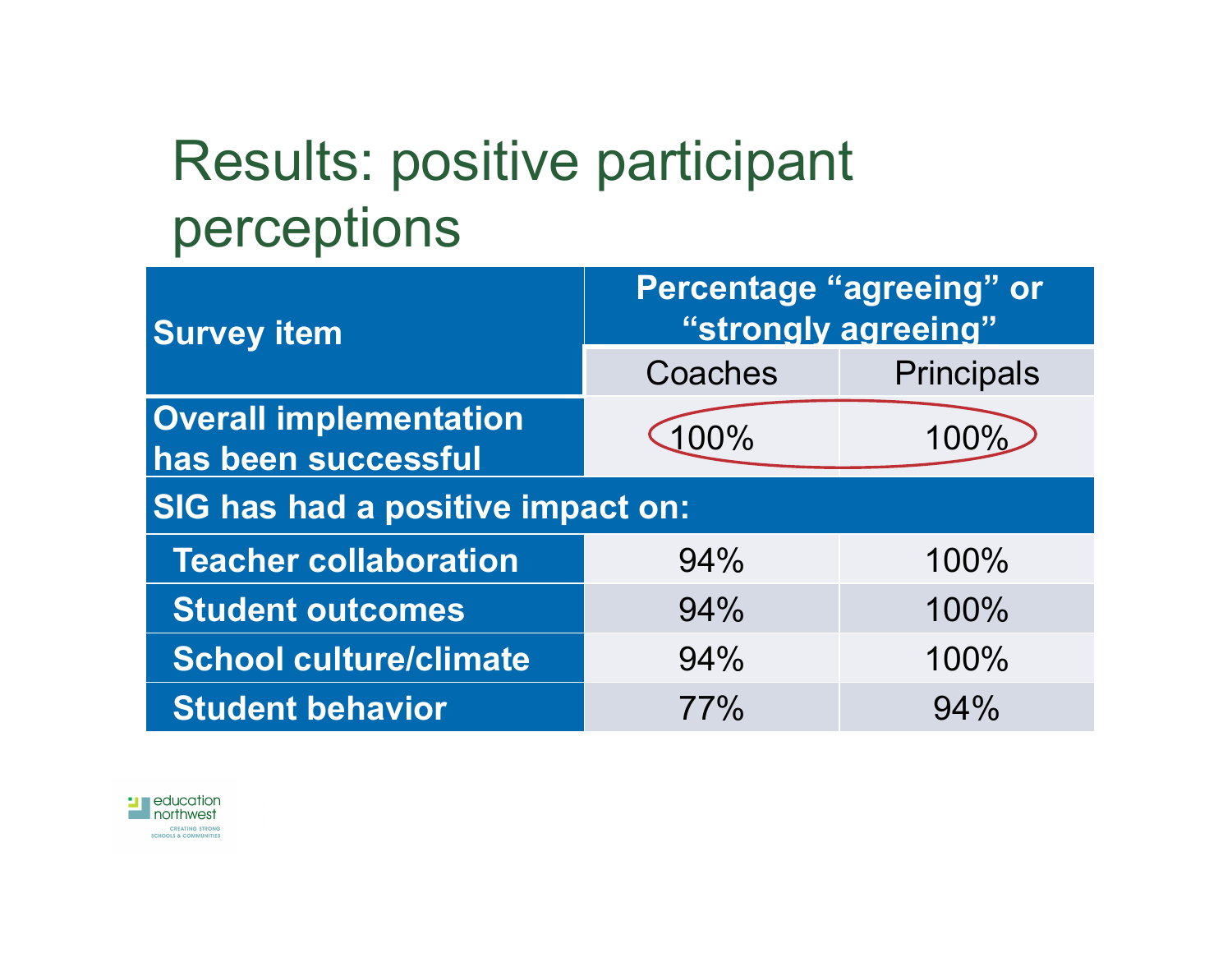# Result: staffing and community engagement were challenging

| <b>Activity</b>                                                 | <b>Percentages "challenging"</b><br>or "very challenging" |                   |
|-----------------------------------------------------------------|-----------------------------------------------------------|-------------------|
|                                                                 | Coaches                                                   | <b>Principals</b> |
| <b>Remove staff and hire</b><br>replacements                    | 100%                                                      | 79%               |
| <b>Create incentives to recruit,</b><br>place, and retain staff | 80%                                                       | 57%               |
| <b>Reward staff for improved</b><br>student outcomes            | 76%                                                       | 82%               |
| <b>Create a staff evaluation</b><br>system using student growth | 71%                                                       | 94%               |
| <b>Engage the community</b>                                     | 56%                                                       | 69%               |

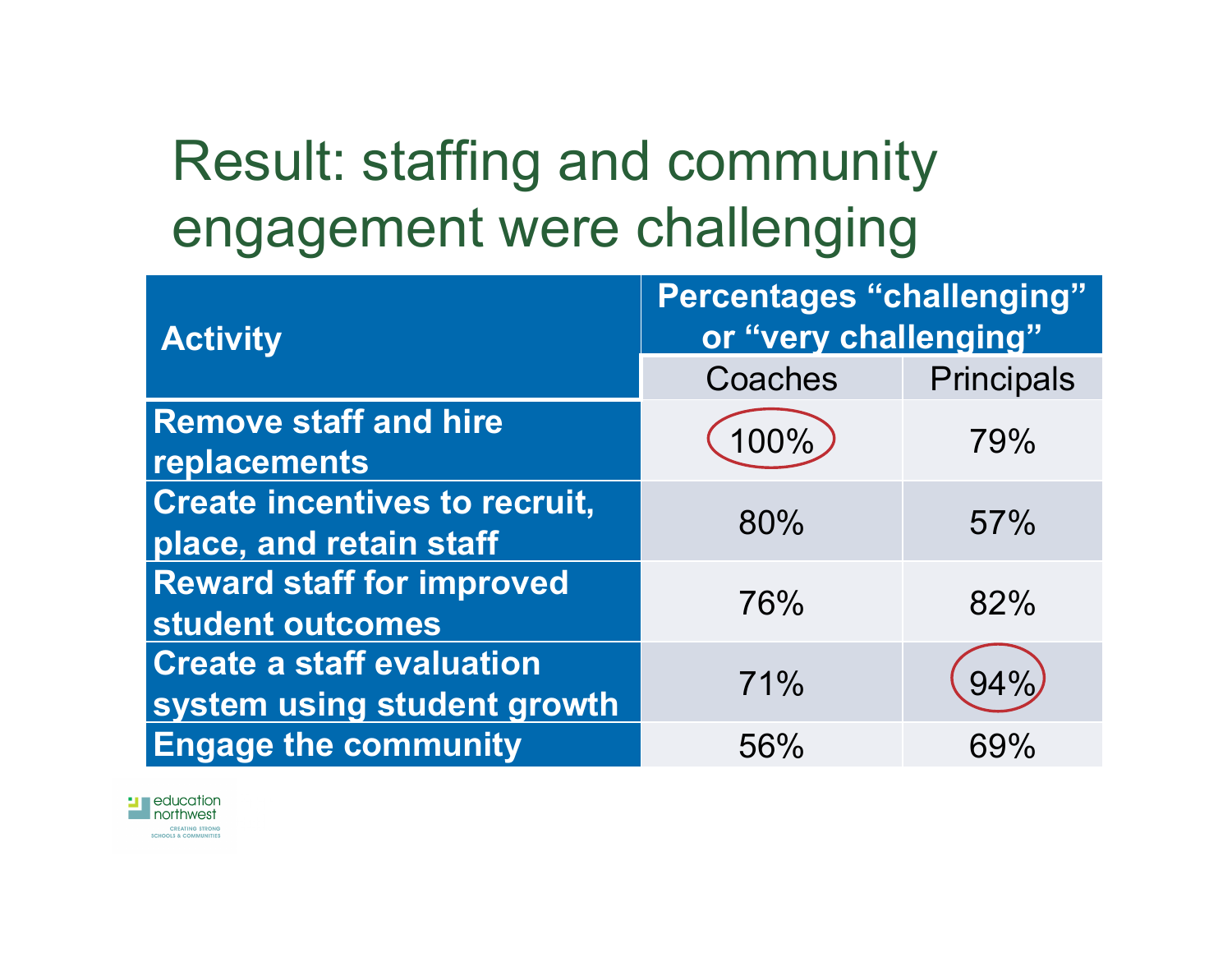

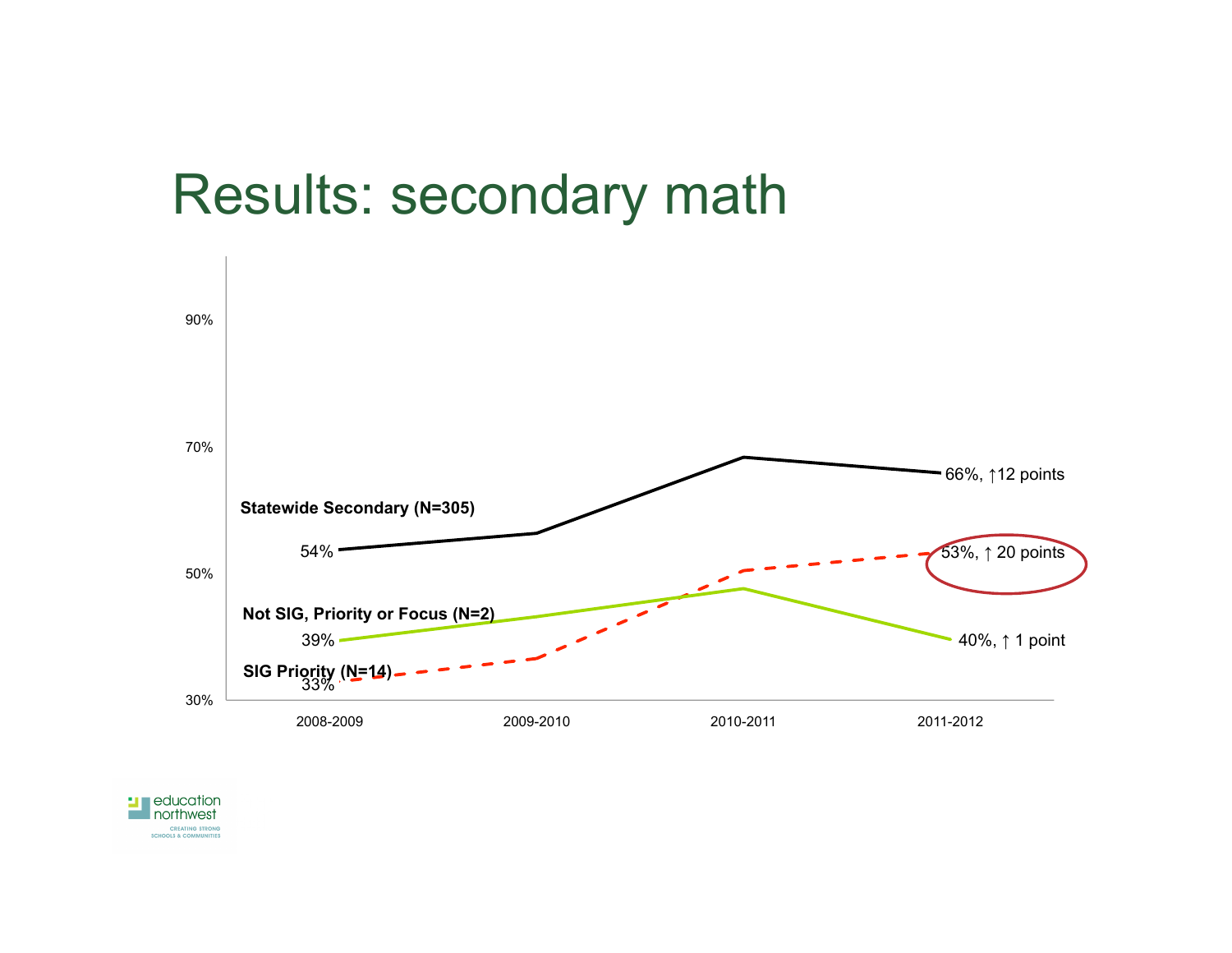### Results: secondary reading



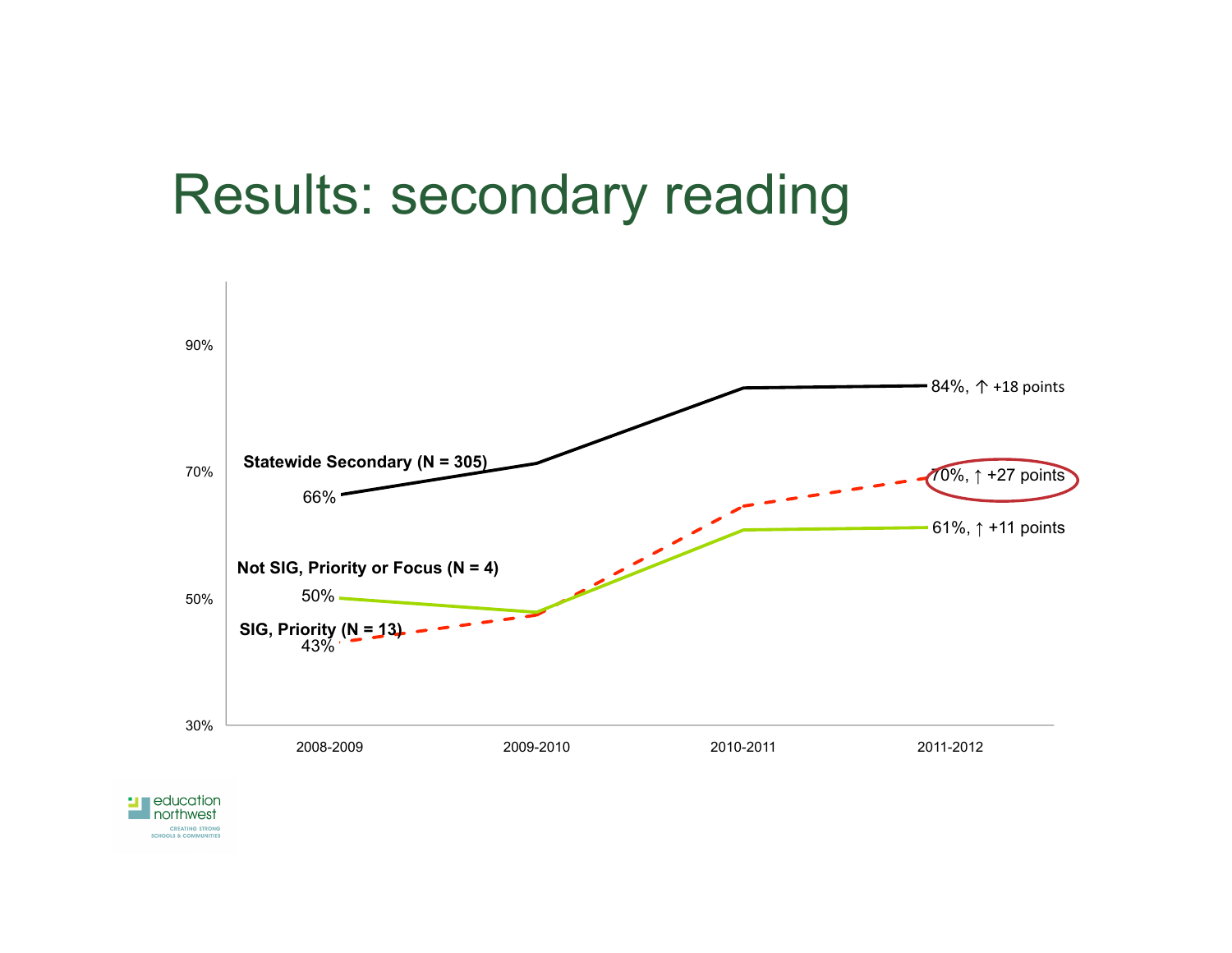## Results: primary math



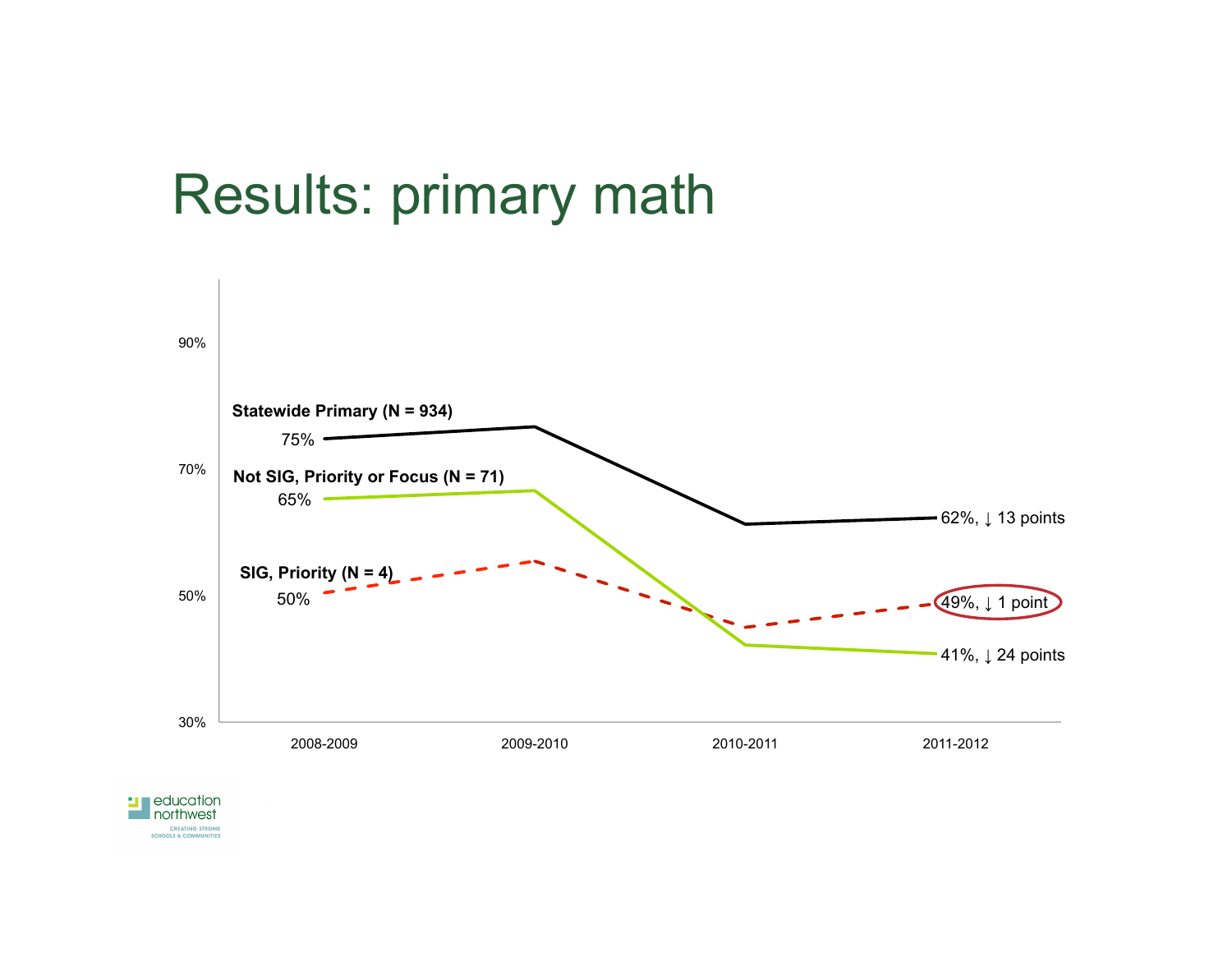## Results: primary reading



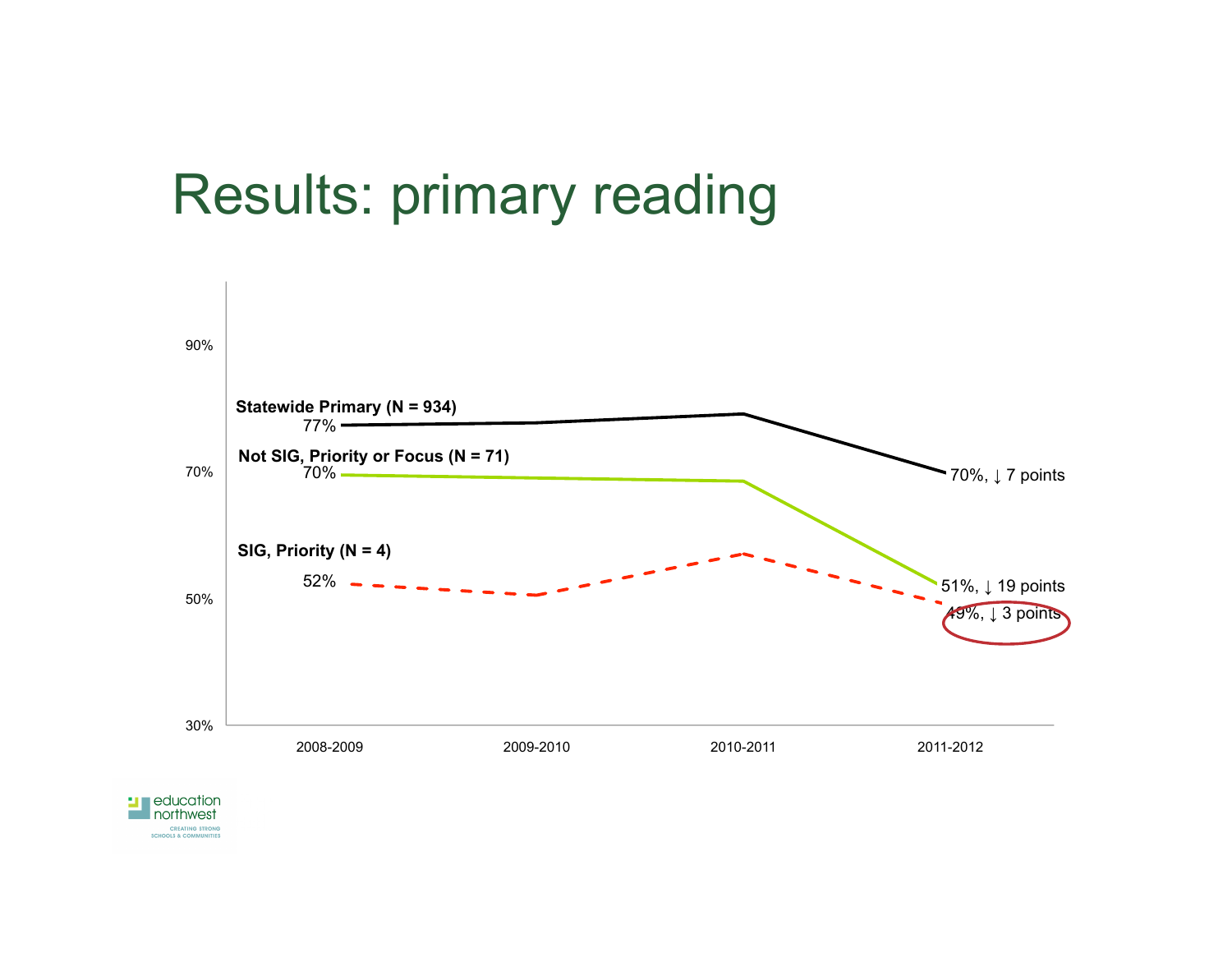## Recommendation



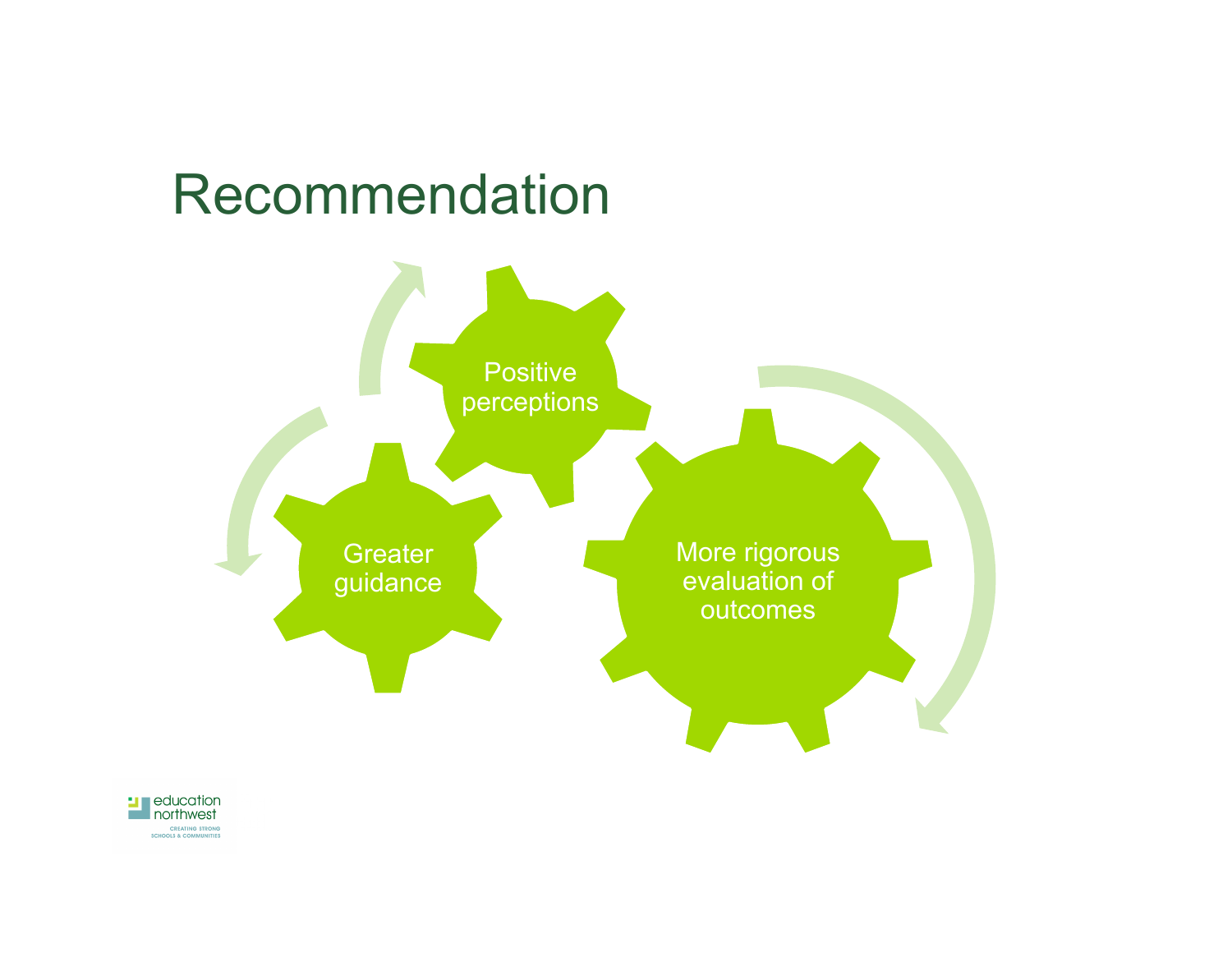Education Northwest works to transform teaching and learning in the Pacific Northwest and across the nation. Our services to states, districts, schools, community-based organizations, and foundations include rigorous research and evaluation of new and existing programs; research-based technical assistance in areas such as equity, school improvement, and distance learning; widely acclaimed professional development in the fields of literacy and mathematics education; and strategic communications that maximize impact.



- facebook.com/educationnorthwest
- In linkedin.com/company/education-northwest
	- twitter.com/educationnw

#### **We are hiring! educationnorthwest.org/careers**